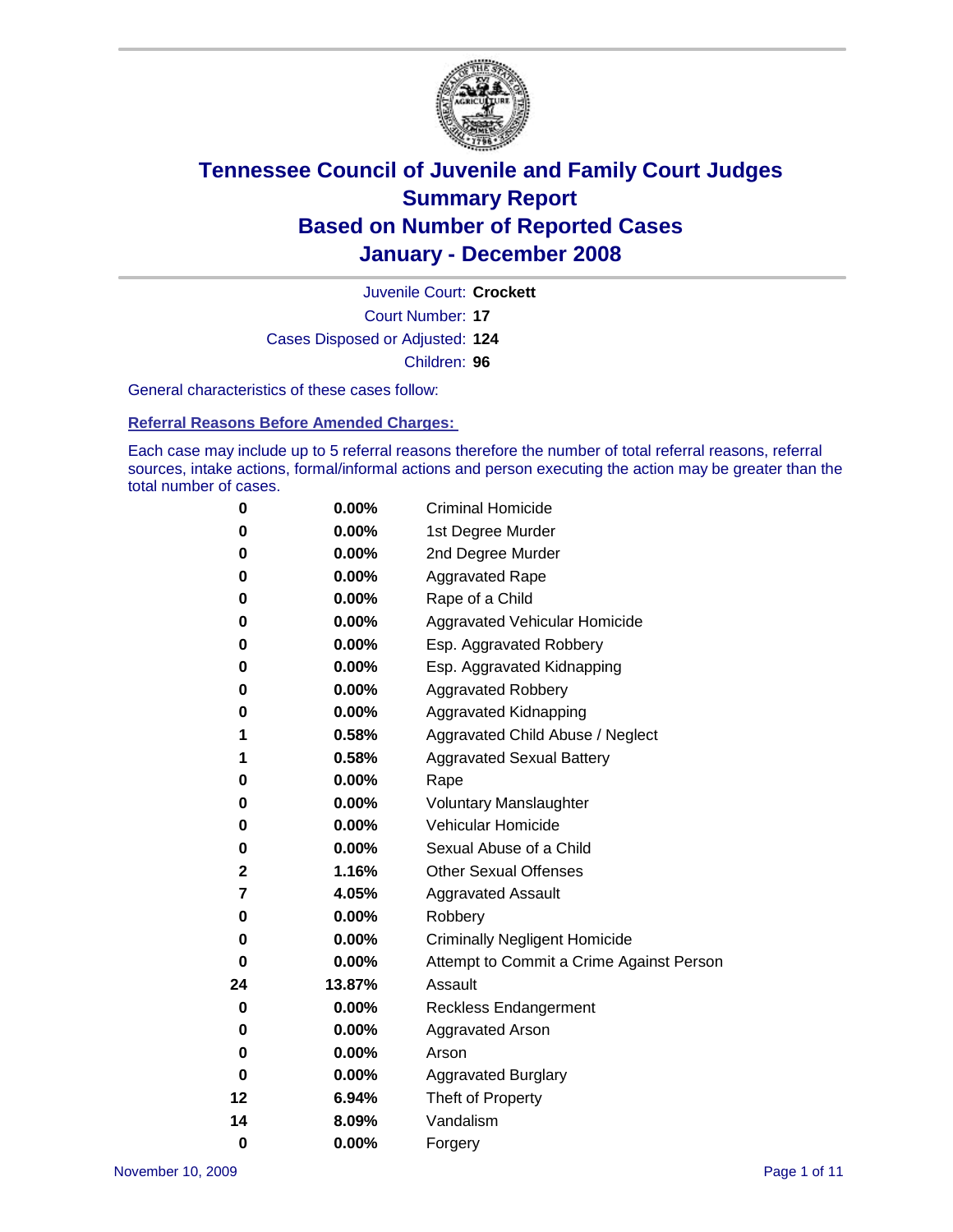

Court Number: **17** Juvenile Court: **Crockett**

Cases Disposed or Adjusted: **124**

Children: **96**

#### **Referral Reasons Before Amended Charges:**

Each case may include up to 5 referral reasons therefore the number of total referral reasons, referral sources, intake actions, formal/informal actions and person executing the action may be greater than the total number of cases.

| 0  | 0.00%  | <b>Worthless Checks</b>                                     |
|----|--------|-------------------------------------------------------------|
| 0  | 0.00%  | Illegal Possession / Fraudulent Use of Credit / Debit Cards |
| 1  | 0.58%  | <b>Burglary</b>                                             |
| 1  | 0.58%  | Unauthorized Use of a Vehicle                               |
| 1  | 0.58%  | <b>Cruelty to Animals</b>                                   |
| 0  | 0.00%  | Sale of Controlled Substances                               |
| 1  | 0.58%  | <b>Other Drug Offenses</b>                                  |
| 1  | 0.58%  | <b>Possession of Controlled Substances</b>                  |
| 0  | 0.00%  | <b>Criminal Attempt</b>                                     |
| 2  | 1.16%  | Carrying Weapons on School Property                         |
| 0  | 0.00%  | Unlawful Carrying / Possession of a Weapon                  |
| 1  | 0.58%  | <b>Evading Arrest</b>                                       |
| 0  | 0.00%  | Escape                                                      |
| 0  | 0.00%  | Driving Under Influence (DUI)                               |
| 17 | 9.83%  | Possession / Consumption of Alcohol                         |
| 2  | 1.16%  | Resisting Stop, Frisk, Halt, Arrest or Search               |
| 4  | 2.31%  | <b>Aggravated Criminal Trespass</b>                         |
| 2  | 1.16%  | Harassment                                                  |
| 0  | 0.00%  | Failure to Appear                                           |
| 2  | 1.16%  | Filing a False Police Report                                |
| 0  | 0.00%  | Criminal Impersonation                                      |
| 5  | 2.89%  | <b>Disorderly Conduct</b>                                   |
| 0  | 0.00%  | <b>Criminal Trespass</b>                                    |
| 0  | 0.00%  | <b>Public Intoxication</b>                                  |
| 0  | 0.00%  | Gambling                                                    |
| 21 | 12.14% | Traffic                                                     |
| 0  | 0.00%  | <b>Local Ordinances</b>                                     |
| 3  | 1.73%  | Violation of Wildlife Regulations                           |
| 0  | 0.00%  | Contempt of Court                                           |
| 7  | 4.05%  | Violation of Probation                                      |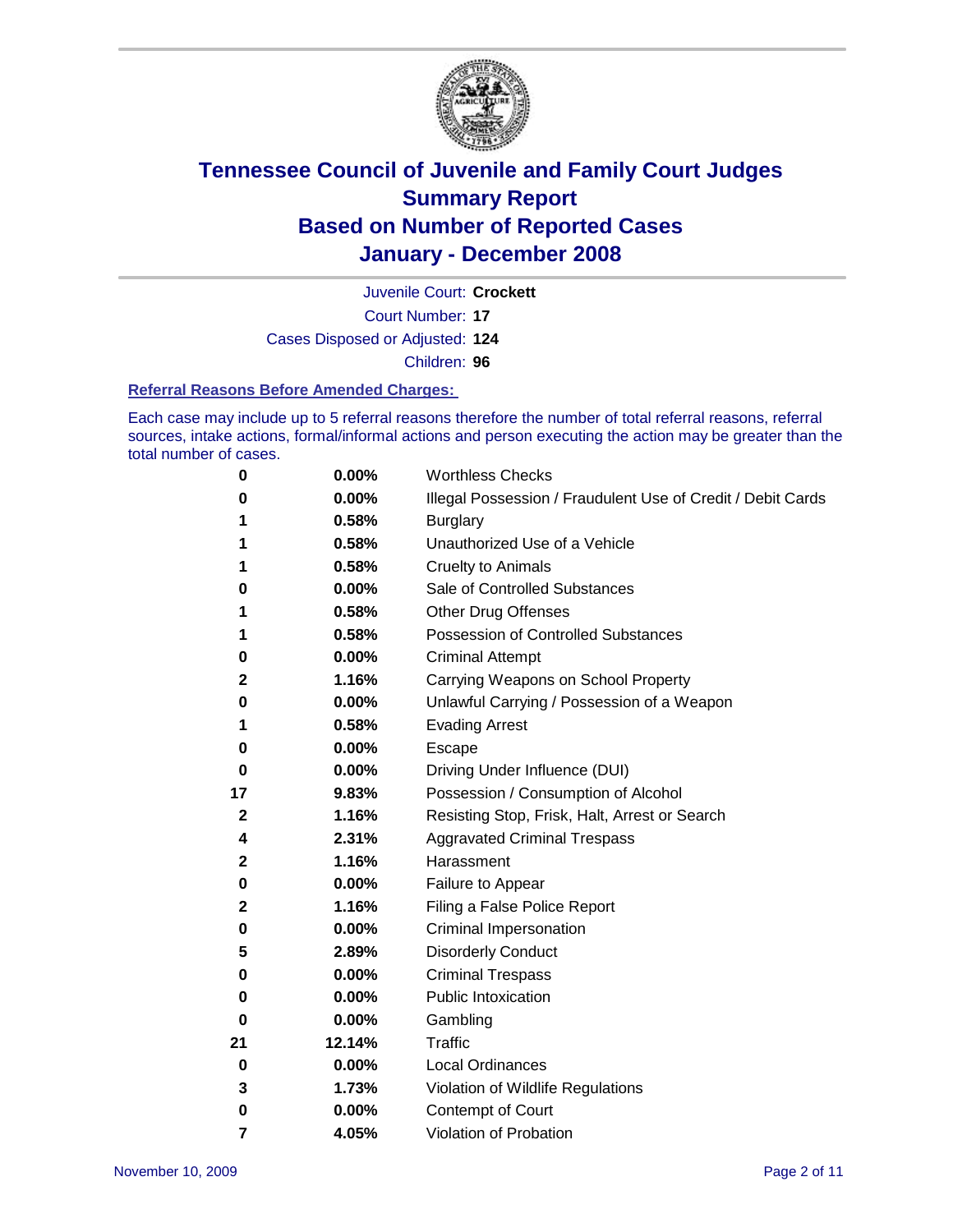

Court Number: **17** Juvenile Court: **Crockett** Cases Disposed or Adjusted: **124** Children: **96**

#### **Referral Reasons Before Amended Charges:**

Each case may include up to 5 referral reasons therefore the number of total referral reasons, referral sources, intake actions, formal/informal actions and person executing the action may be greater than the total number of cases.

| 173               | 100.00%        | <b>Total Referrals</b>                                 |
|-------------------|----------------|--------------------------------------------------------|
| 7                 | 4.05%          | Other                                                  |
| 0                 | 0.00%          | <b>Consent to Marry</b>                                |
| 0                 | 0.00%          | <b>Request for Medical Treatment</b>                   |
| 0                 | 0.00%          | <b>Child Support</b>                                   |
| 0                 | $0.00\%$       | Paternity / Legitimation                               |
| 0                 | $0.00\%$       | Visitation                                             |
| 0                 | $0.00\%$       | Custody                                                |
| 0                 | $0.00\%$       | <b>Foster Care Review</b>                              |
| 0                 | $0.00\%$       | <b>Administrative Review</b>                           |
| 0                 | $0.00\%$       | <b>Judicial Review</b>                                 |
| 0                 | $0.00\%$       | Violation of Informal Adjustment                       |
| 0                 | $0.00\%$       | <b>Violation of Pretrial Diversion</b>                 |
| 0                 | $0.00\%$       | <b>Termination of Parental Rights</b>                  |
| 0                 | $0.00\%$       | Dependency / Neglect                                   |
| 0                 | 0.00%          | <b>Physically Abused Child</b>                         |
| 0                 | 0.00%          | <b>Sexually Abused Child</b>                           |
| 0                 | 0.00%          | Violation of Curfew                                    |
| 4                 | 2.31%          | Violation of a Valid Court Order                       |
| 7                 | 1.16%<br>4.05% | Out-of-State Runaway<br>Possession of Tobacco Products |
| 6<br>$\mathbf{2}$ | 3.47%          | In-State Runaway                                       |
| 4                 | 2.31%          | Truancy                                                |
| 10                | 5.78%          | <b>Unruly Behavior</b>                                 |
| 1                 | 0.58%          | Violation of Aftercare                                 |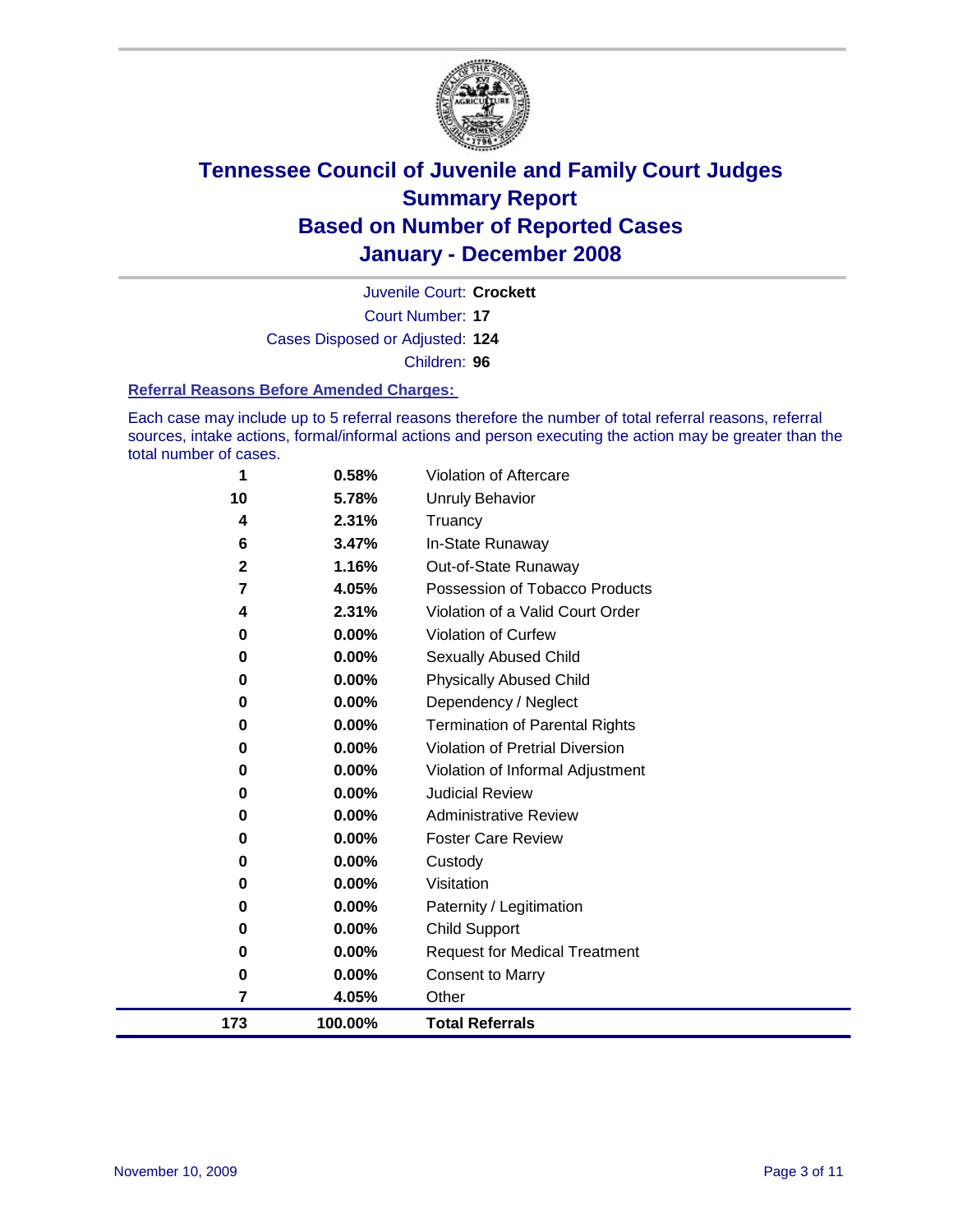

|                            |                                 | Juvenile Court: Crockett |  |  |  |  |
|----------------------------|---------------------------------|--------------------------|--|--|--|--|
| Court Number: 17           |                                 |                          |  |  |  |  |
|                            | Cases Disposed or Adjusted: 124 |                          |  |  |  |  |
|                            |                                 | Children: 96             |  |  |  |  |
| <b>Referral Sources: 1</b> |                                 |                          |  |  |  |  |
| 115                        | 66.47%                          | Law Enforcement          |  |  |  |  |
| 11                         | 6.36%                           | Parents                  |  |  |  |  |
| 0                          | $0.00\%$                        | Relatives                |  |  |  |  |

| 173          | 100.00% | <b>Total Referral Sources</b>     |  |
|--------------|---------|-----------------------------------|--|
| 2            | 1.16%   | Other                             |  |
| 0            | 0.00%   | Unknown                           |  |
| 0            | 0.00%   | Hospital                          |  |
| 0            | 0.00%   | Child & Parent                    |  |
| 16           | 9.25%   | Victim                            |  |
| 6            | 3.47%   | <b>Other Court</b>                |  |
| 0            | 0.00%   | Social Agency                     |  |
| 7            | 4.05%   | <b>Court Staff</b>                |  |
| 0            | 0.00%   | <b>District Attorney's Office</b> |  |
| 0            | 0.00%   | <b>Other State Department</b>     |  |
| $\mathbf{2}$ | 1.16%   | <b>DCS</b>                        |  |
| 0            | 0.00%   | <b>CSA</b>                        |  |
| 14           | 8.09%   | School                            |  |
| 0            | 0.00%   | Self                              |  |
|              |         |                                   |  |

#### **Age of Child at Referral: 2**

| 100.00%  | <b>Total Child Count</b> |
|----------|--------------------------|
| $0.00\%$ | Unknown                  |
| 0.00%    | Ages 19 and Over         |
| 25.00%   | Ages 17 through 18       |
| 48.96%   | Ages 15 through 16       |
| 15.63%   | Ages 13 through 14       |
| 3.13%    | Ages 11 through 12       |
| 7.29%    | Ages 10 and Under        |
|          |                          |

<sup>1</sup> If different than number of Referral Reasons (173), verify accuracy of your court's data.

One child could be counted in multiple categories, verify accuracy of your court's data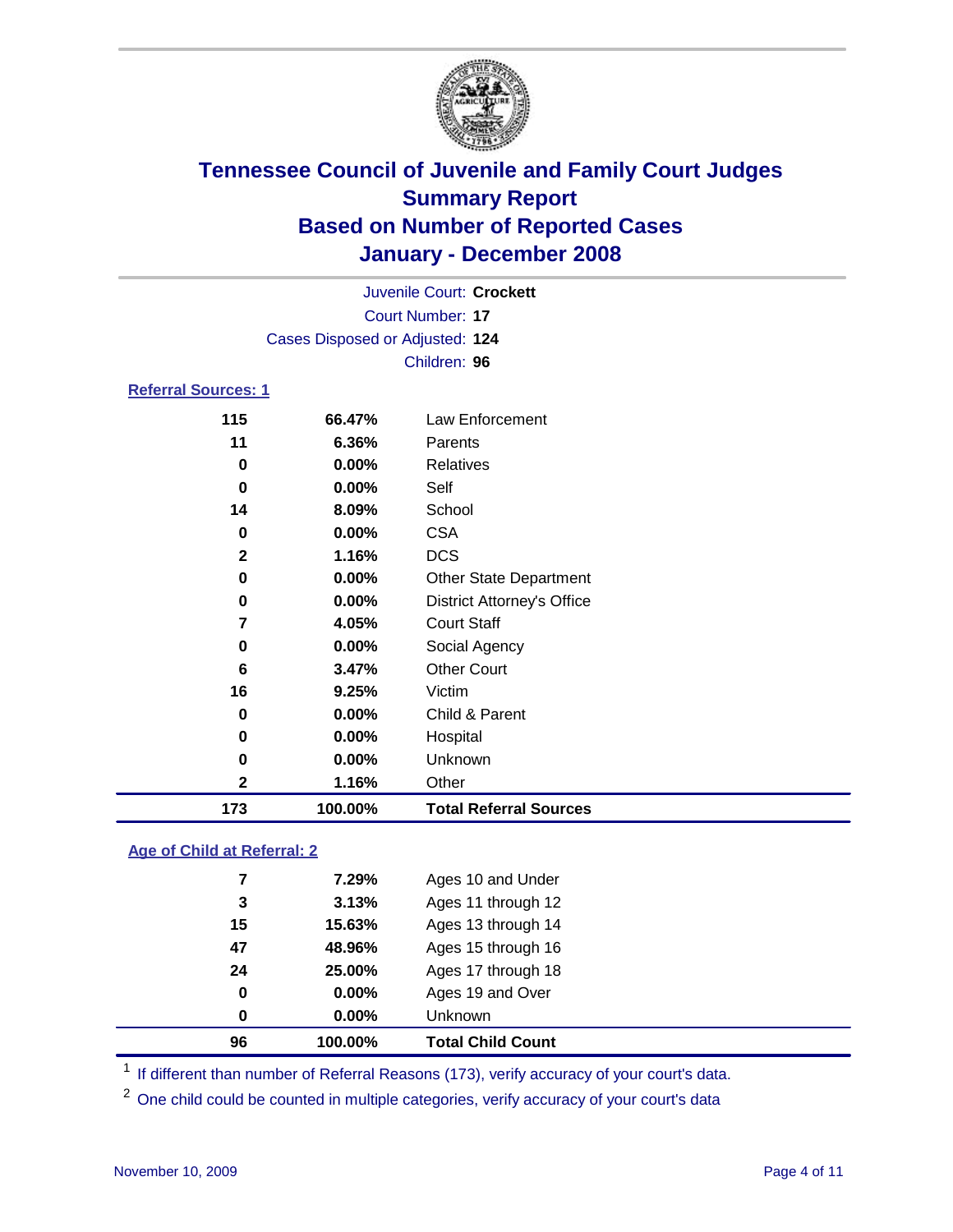

| Juvenile Court: Crockett                |                                 |                          |  |  |  |
|-----------------------------------------|---------------------------------|--------------------------|--|--|--|
| <b>Court Number: 17</b>                 |                                 |                          |  |  |  |
|                                         | Cases Disposed or Adjusted: 124 |                          |  |  |  |
|                                         | Children: 96                    |                          |  |  |  |
| Sex of Child: 1                         |                                 |                          |  |  |  |
| 59                                      | 61.46%                          | Male                     |  |  |  |
| 37                                      | 38.54%                          | Female                   |  |  |  |
| $\bf{0}$                                | 0.00%                           | Unknown                  |  |  |  |
| 96                                      | 100.00%                         | <b>Total Child Count</b> |  |  |  |
| <b>Race of Child: 1</b>                 |                                 |                          |  |  |  |
| 64                                      | 66.67%                          | White                    |  |  |  |
| 20                                      | 20.83%                          | African American         |  |  |  |
| 0                                       | 0.00%                           | Native American          |  |  |  |
| 0                                       | 0.00%                           | Asian                    |  |  |  |
| $\overline{\mathbf{2}}$                 | 2.08%                           | Mixed                    |  |  |  |
| 10                                      | 10.42%                          | Unknown                  |  |  |  |
| 96                                      | 100.00%                         | <b>Total Child Count</b> |  |  |  |
| <b>Hispanic Origin: 1</b>               |                                 |                          |  |  |  |
| 12                                      | 12.50%                          | Yes                      |  |  |  |
| 83                                      | 86.46%                          | <b>No</b>                |  |  |  |
| 1                                       | 1.04%                           | Unknown                  |  |  |  |
| 96                                      | 100.00%                         | <b>Total Child Count</b> |  |  |  |
| <b>School Enrollment of Children: 1</b> |                                 |                          |  |  |  |
| 83                                      | 86.46%                          | Yes                      |  |  |  |
| 11                                      | 11.46%                          | No                       |  |  |  |
| $\overline{\mathbf{2}}$                 | 2.08%                           | Unknown                  |  |  |  |
| 96                                      | 100.00%                         | <b>Total Child Count</b> |  |  |  |

One child could be counted in multiple categories, verify accuracy of your court's data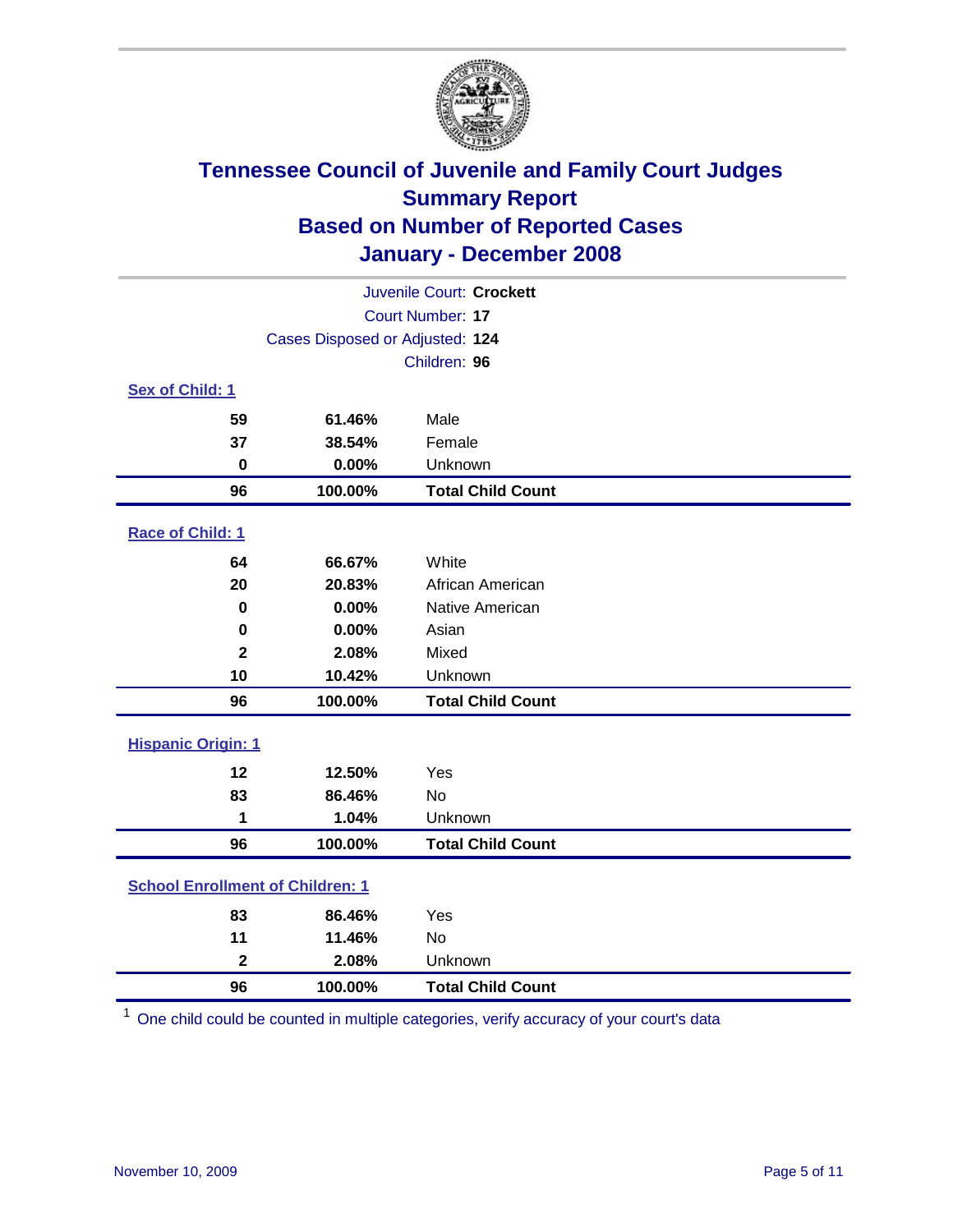

Court Number: **17** Juvenile Court: **Crockett** Cases Disposed or Adjusted: **124** Children: **96 Living Arrangement of Child at Time of Referral: 1 29.17%** With Both Biological Parents **5.21%** With Mother and Stepfather **30.21%** With Mother **9.38%** With Father **14.58%** With Relatives

| 96 | 100.00%  | <b>Total Child Count</b>     |
|----|----------|------------------------------|
| 2  | 2.08%    | Other                        |
| 4  | 4.17%    | Unknown                      |
| 0  | $0.00\%$ | Independent                  |
| 0  | $0.00\%$ | In an Institution            |
| 0  | $0.00\%$ | In a Residential Center      |
| 0  | $0.00\%$ | In a Group Home              |
| 0  | $0.00\%$ | With Foster Family           |
|    | 1.04%    | With Adoptive Parents        |
| 14 | 14.58%   | <b>With Relatives</b>        |
| 9  | 9.38%    | <b>With Father</b>           |
| 29 | 30.21%   | With Mother                  |
| 5  | 5.21%    | With Mother and Stepfather   |
| 4  | 4.17%    | With Father and Stepmother   |
| 28 | 29.17%   | With Both Biological Parents |

#### **Type of Detention: 2**

| 124 | 100.00%  | <b>Total Detention Count</b> |
|-----|----------|------------------------------|
| 0   | 0.00%    | Other                        |
| 114 | 91.94%   | Does Not Apply               |
| 0   | $0.00\%$ | <b>Unknown</b>               |
| 1   | 0.81%    | <b>Psychiatric Hospital</b>  |
| 0   | 0.00%    | Jail - No Separation         |
| 0   | 0.00%    | Jail - Partial Separation    |
| 0   | $0.00\%$ | Jail - Complete Separation   |
| 9   | 7.26%    | Juvenile Detention Facility  |
| 0   | 0.00%    | Non-Secure Placement         |
|     |          |                              |

<sup>1</sup> One child could be counted in multiple categories, verify accuracy of your court's data

<sup>2</sup> If different than number of Cases (124) verify accuracy of your court's data.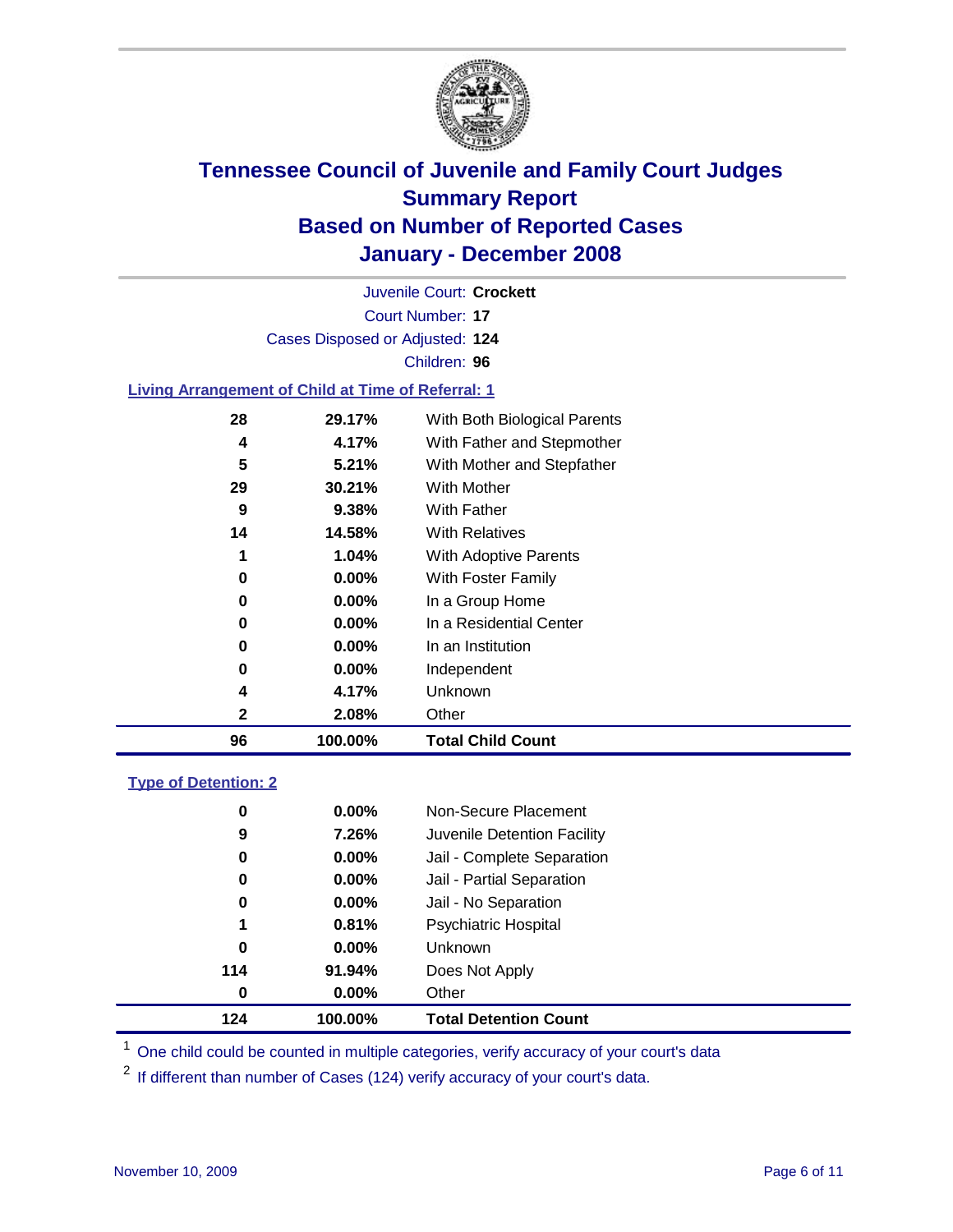

| Juvenile Court: Crockett                           |              |                                      |  |  |  |  |
|----------------------------------------------------|--------------|--------------------------------------|--|--|--|--|
| Court Number: 17                                   |              |                                      |  |  |  |  |
| Cases Disposed or Adjusted: 124                    |              |                                      |  |  |  |  |
|                                                    | Children: 96 |                                      |  |  |  |  |
| <b>Placement After Secure Detention Hearing: 1</b> |              |                                      |  |  |  |  |
| 12                                                 | 9.68%        | Returned to Prior Living Arrangement |  |  |  |  |
| $\bf{0}$                                           | 0.00%        | Juvenile Detention Facility          |  |  |  |  |
| $\bf{0}$                                           | 0.00%        | Jail                                 |  |  |  |  |
| 0                                                  | 0.00%        | Shelter / Group Home                 |  |  |  |  |
| $\mathbf{2}$                                       | 1.61%        | <b>Foster Family Home</b>            |  |  |  |  |
| 1                                                  | 0.81%        | Psychiatric Hospital                 |  |  |  |  |
| 0                                                  | 0.00%        | Unknown                              |  |  |  |  |
| 108                                                | 87.10%       | Does Not Apply                       |  |  |  |  |
| 1                                                  | 0.81%        | Other                                |  |  |  |  |
| 124                                                | 100.00%      | <b>Total Placement Count</b>         |  |  |  |  |
|                                                    |              |                                      |  |  |  |  |
| <b>Intake Actions: 2</b>                           |              |                                      |  |  |  |  |
| 173                                                | 100.00%      | <b>Petition Filed</b>                |  |  |  |  |
| 0                                                  | 0.00%        | <b>Motion Filed</b>                  |  |  |  |  |
| 0                                                  | 0.00%        | <b>Citation Processed</b>            |  |  |  |  |
| 0                                                  | 0.00%        | Notification of Paternity Processed  |  |  |  |  |
| $\bf{0}$                                           | 0.00%        | Scheduling of Judicial Review        |  |  |  |  |
| 0                                                  | 0.00%        | Scheduling of Administrative Review  |  |  |  |  |
| 0                                                  | 0.00%        | Scheduling of Foster Care Review     |  |  |  |  |
| 0                                                  | 0.00%        | Unknown                              |  |  |  |  |
| 0                                                  | 0.00%        | Does Not Apply                       |  |  |  |  |
| $\bf{0}$                                           | 0.00%        | Other                                |  |  |  |  |

<sup>1</sup> If different than number of Cases (124) verify accuracy of your court's data.

<sup>2</sup> If different than number of Referral Reasons (173), verify accuracy of your court's data.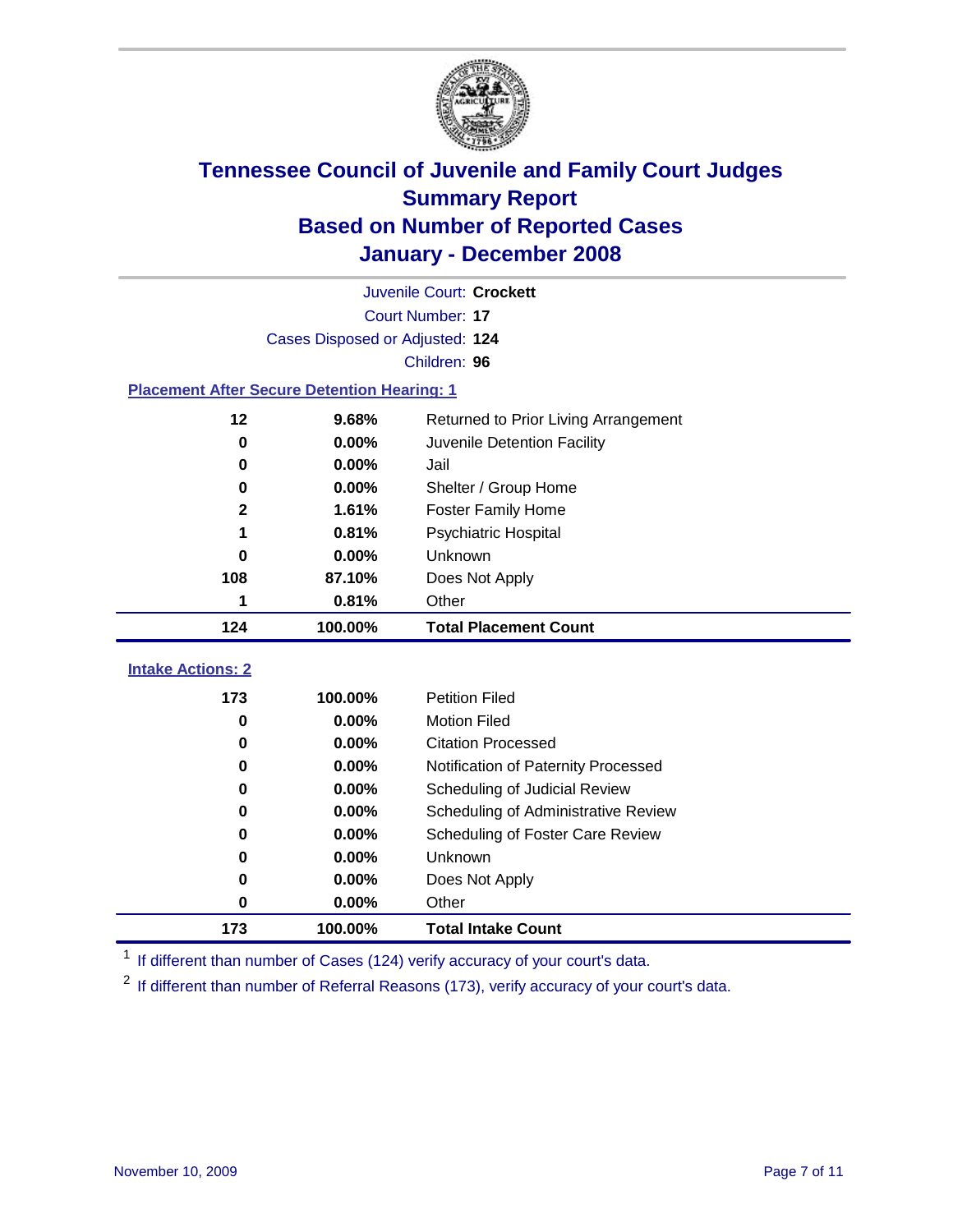

Court Number: **17** Juvenile Court: **Crockett** Cases Disposed or Adjusted: **124** Children: **96**

### **Last Grade Completed by Child: 1**

| 96           | 100.00% | <b>Total Child Count</b> |
|--------------|---------|--------------------------|
| 2            | 2.08%   | Other                    |
| 8            | 8.33%   | Unknown                  |
| 0            | 0.00%   | Never Attended School    |
| 0            | 0.00%   | Graduated                |
| 3            | 3.13%   | GED                      |
| $\bf{0}$     | 0.00%   | Non-Graded Special Ed    |
| 1            | 1.04%   | 12th Grade               |
| 21           | 21.88%  | 11th Grade               |
| 22           | 22.92%  | 10th Grade               |
| 13           | 13.54%  | 9th Grade                |
| 14           | 14.58%  | 8th Grade                |
| 5            | 5.21%   | 7th Grade                |
| $\bf{0}$     | 0.00%   | 6th Grade                |
| 1            | 1.04%   | 5th Grade                |
| $\mathbf{2}$ | 2.08%   | 4th Grade                |
| 3            | 3.13%   | 3rd Grade                |
| 0            | 0.00%   | 2nd Grade                |
| 0            | 0.00%   | 1st Grade                |
| 0            | 0.00%   | Kindergarten             |
| 1            | 1.04%   | Preschool                |
| 0            | 0.00%   | Too Young for School     |

### **Enrolled in Special Education: 1**

| 96 | 100.00% | <b>Total Child Count</b> |  |
|----|---------|--------------------------|--|
| 11 | 11.46%  | Unknown                  |  |
| 71 | 73.96%  | No                       |  |
| 14 | 14.58%  | Yes                      |  |
|    |         |                          |  |

One child could be counted in multiple categories, verify accuracy of your court's data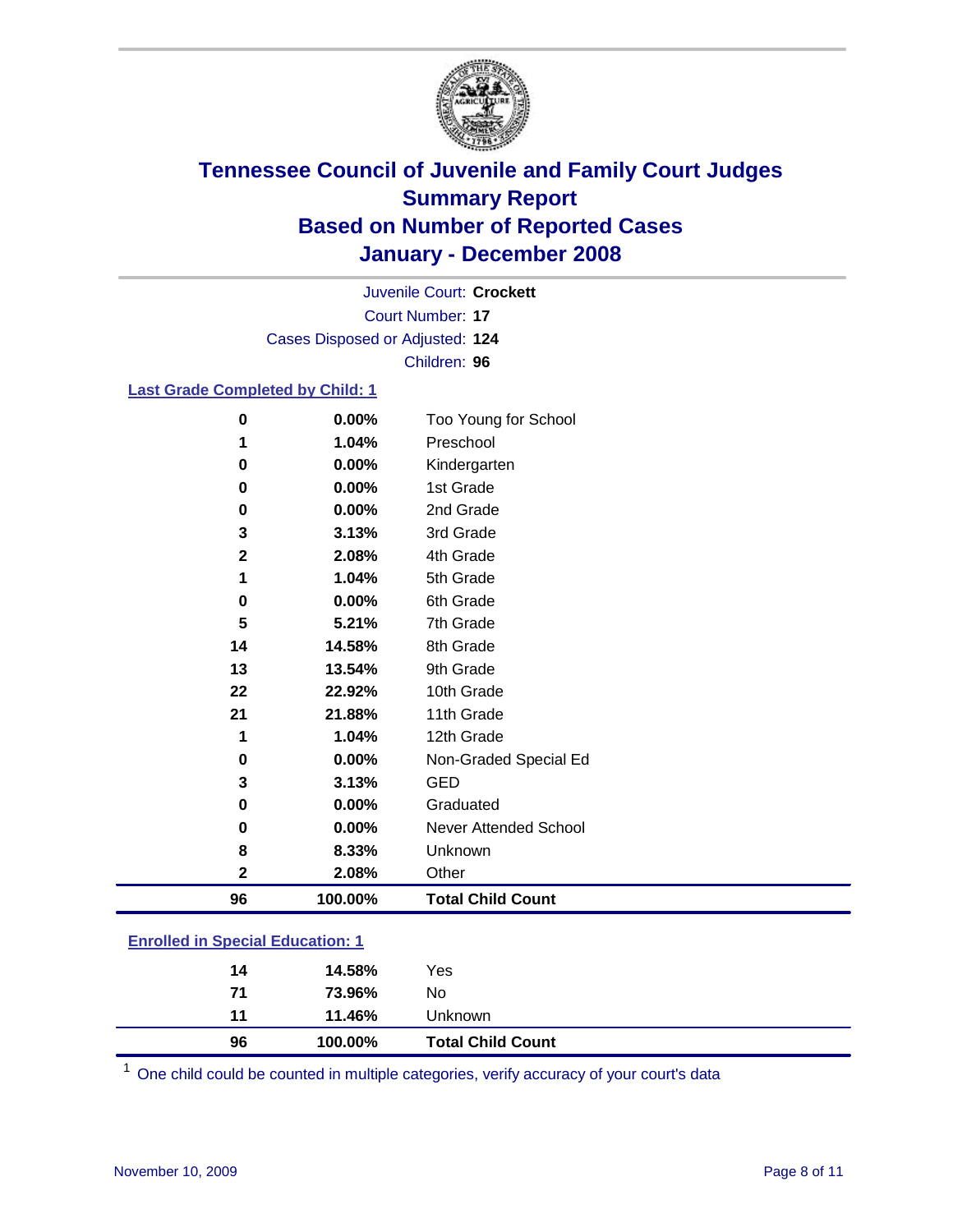

|                              |                                 | Juvenile Court: Crockett  |  |
|------------------------------|---------------------------------|---------------------------|--|
|                              |                                 | Court Number: 17          |  |
|                              | Cases Disposed or Adjusted: 124 |                           |  |
|                              |                                 | Children: 96              |  |
| <b>Action Executed By: 1</b> |                                 |                           |  |
| 173                          | 100.00%                         | Judge                     |  |
| 0                            | $0.00\%$                        | Referee                   |  |
| 0                            | $0.00\%$                        | <b>YSO</b>                |  |
| 0                            | 0.00%                           | Other                     |  |
| 0                            | $0.00\%$                        | Unknown                   |  |
| 173                          | 100.00%                         | <b>Total Action Count</b> |  |

### **Formal / Informal Actions: 1**

| 27  | 15.61%   | Dismissed                                        |
|-----|----------|--------------------------------------------------|
| 4   | 2.31%    | Retired / Nolle Prosequi                         |
| 64  | 36.99%   | <b>Complaint Substantiated Delinquent</b>        |
| 17  | 9.83%    | <b>Complaint Substantiated Status Offender</b>   |
| 0   | $0.00\%$ | <b>Complaint Substantiated Dependent/Neglect</b> |
| 0   | $0.00\%$ | <b>Complaint Substantiated Abused</b>            |
| 0   | $0.00\%$ | <b>Complaint Substantiated Mentally III</b>      |
| 0   | $0.00\%$ | Informal Adjustment                              |
| 30  | 17.34%   | <b>Pretrial Diversion</b>                        |
| 0   | $0.00\%$ | <b>Transfer to Adult Court Hearing</b>           |
| 0   | $0.00\%$ | Charges Cleared by Transfer to Adult Court       |
| 5   | 2.89%    | Special Proceeding                               |
| 0   | $0.00\%$ | Review Concluded                                 |
| 15  | 8.67%    | Case Held Open                                   |
| 11  | 6.36%    | Other                                            |
| 0   | 0.00%    | Unknown                                          |
| 173 | 100.00%  | <b>Total Action Count</b>                        |

<sup>1</sup> If different than number of Referral Reasons (173), verify accuracy of your court's data.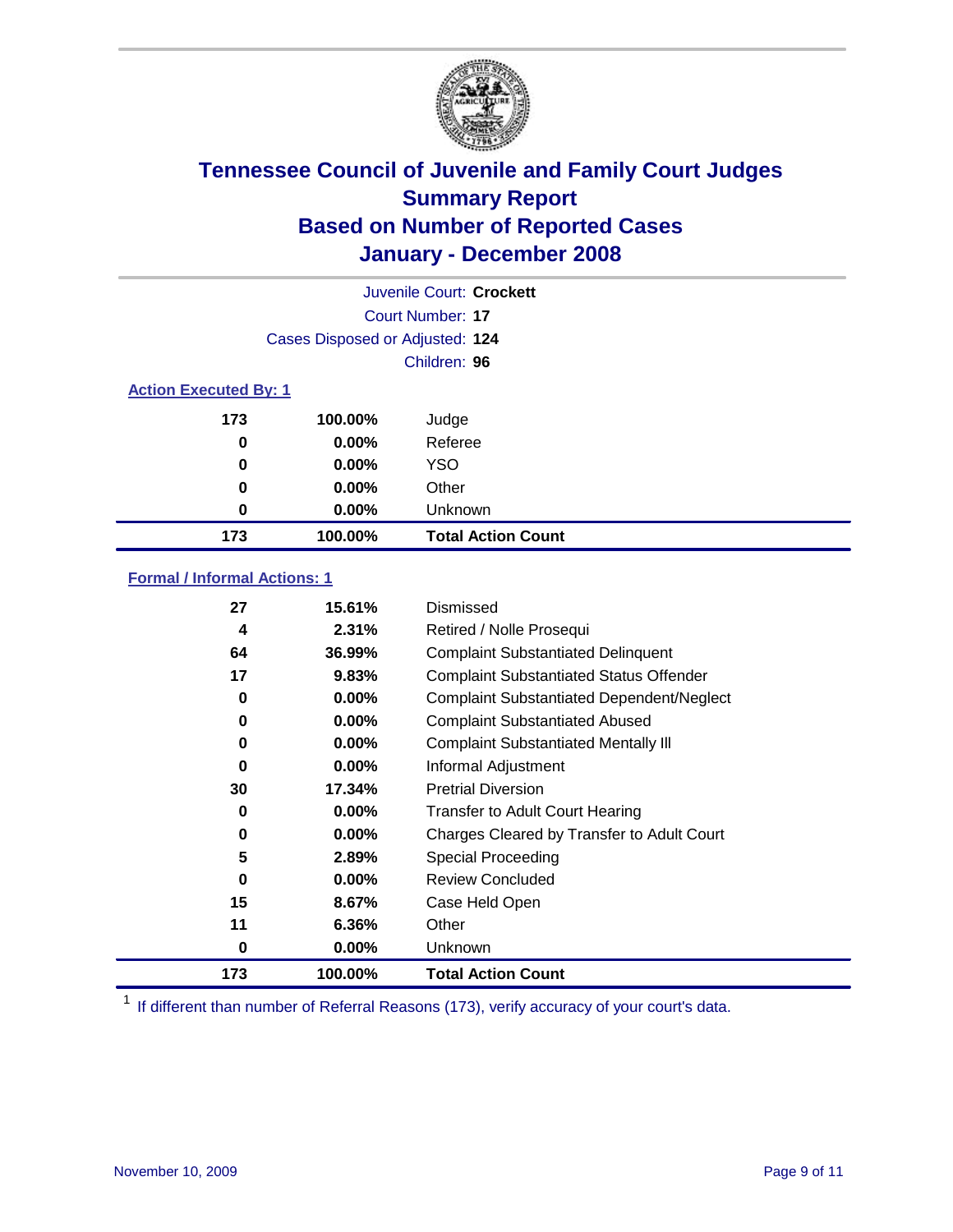

|                       |                                 | Juvenile Court: Crockett                              |
|-----------------------|---------------------------------|-------------------------------------------------------|
|                       |                                 | Court Number: 17                                      |
|                       | Cases Disposed or Adjusted: 124 |                                                       |
|                       |                                 | Children: 96                                          |
| <b>Case Outcomes:</b> |                                 | There can be multiple outcomes for one child or case. |
| 9                     | 2.93%                           | <b>Case Dismissed</b>                                 |
| 3                     | 0.98%                           | Case Retired or Nolle Prosequi                        |
| 0                     | 0.00%                           | Warned / Counseled                                    |
| 28                    | 9.12%                           | Held Open For Review                                  |
| 43                    | 14.01%                          | Supervision / Probation to Juvenile Court             |
| 0                     | 0.00%                           | <b>Probation to Parents</b>                           |
| 29                    | 9.45%                           | Referral to Another Entity for Supervision / Service  |
| 14                    | 4.56%                           | Referred for Mental Health Counseling                 |
| 5                     | 1.63%                           | Referred for Alcohol and Drug Counseling              |
| 0                     | 0.00%                           | Referred to Alternative School                        |
| 0                     | 0.00%                           | Referred to Private Child Agency                      |
| 3                     | 0.98%                           | Referred to Defensive Driving School                  |
| 0                     | 0.00%                           | Referred to Alcohol Safety School                     |
| 0                     | 0.00%                           | Referred to Juvenile Court Education-Based Program    |
| 1                     | 0.33%                           | Driver's License Held Informally                      |
| 0                     | 0.00%                           | <b>Voluntary Placement with DMHMR</b>                 |
| 0                     | 0.00%                           | Private Mental Health Placement                       |
| 0                     | 0.00%                           | <b>Private MR Placement</b>                           |
| 0                     | 0.00%                           | Placement with City/County Agency/Facility            |
| 0                     | 0.00%                           | Placement with Relative / Other Individual            |
| 10                    | 3.26%                           | Fine                                                  |
| 6                     | 1.95%                           | <b>Public Service</b>                                 |
| 13                    | 4.23%                           | Restitution                                           |
| 0                     | 0.00%                           | <b>Runaway Returned</b>                               |
| 30                    | 9.77%                           | No Contact Order                                      |
| 0                     | $0.00\%$                        | Injunction Other than No Contact Order                |
|                       | 0.33%                           | <b>House Arrest</b>                                   |
| 0                     | 0.00%                           | <b>Court Defined Curfew</b>                           |
| 0                     | 0.00%                           | Dismissed from Informal Adjustment                    |
| 0                     | 0.00%                           | <b>Dismissed from Pretrial Diversion</b>              |
| 0                     | 0.00%                           | Released from Probation                               |
| 0                     | 0.00%                           | <b>Transferred to Adult Court</b>                     |
| 0                     | 0.00%                           | <b>DMHMR Involuntary Commitment</b>                   |